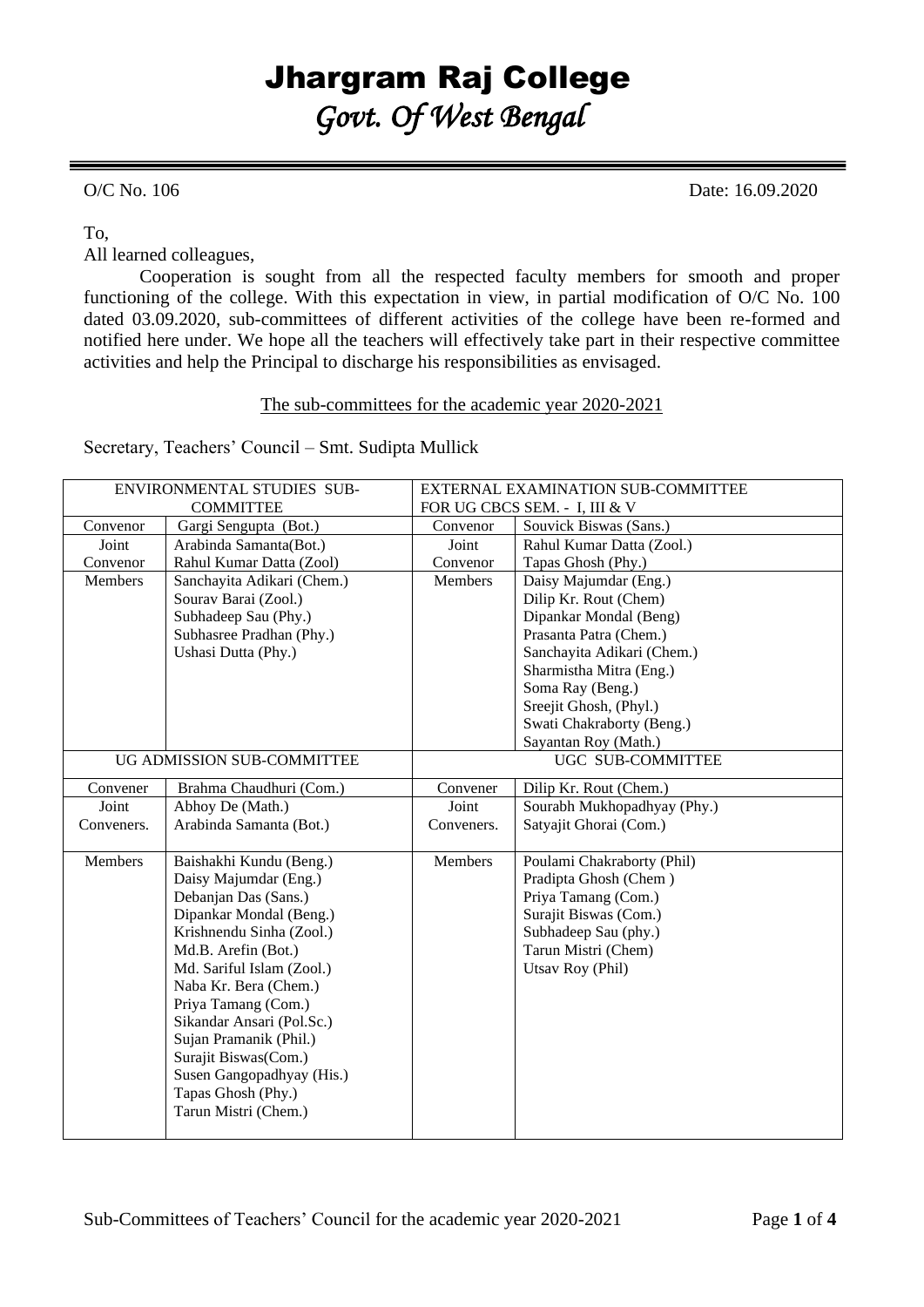| EXTERNAL EXAMINATION SUB-COMMITTEE r<br><b>PART III</b> |                                                                                                                                                                                 |                | EXTERNAL EXAMINATION SUB-COMMITTEE FOR UG<br>CBCS SEM. - II, IV & VI                                                                                                                                                            |
|---------------------------------------------------------|---------------------------------------------------------------------------------------------------------------------------------------------------------------------------------|----------------|---------------------------------------------------------------------------------------------------------------------------------------------------------------------------------------------------------------------------------|
| Convener                                                | Priyanka Mukhopadhyay Basu (Eng.)                                                                                                                                               | Convener       | Debanjan Das (Sans.)                                                                                                                                                                                                            |
| Joint                                                   | Md.B. Arefin (Bot.)                                                                                                                                                             | Joint          | Gargi Sengupta (Bot.)                                                                                                                                                                                                           |
| Conveners.                                              | Nivedita Bhattacharyya (Phyl.)                                                                                                                                                  | Conveners.     | Ramchandra Pramanick (Pol.Sc.)                                                                                                                                                                                                  |
| <b>Members</b>                                          | Aditi Bera (Beng.)<br>Ansuman Bej (Chem.)<br>Md. Sariful Islam (Zool.)<br>Pijush Ghosh (Phy.)<br>Poulomi Chakraborty (Phil.)<br>Sreejita Saha (Eng.)<br>Sukti Chaudhuri (Sans.) | <b>Members</b> | Baishakhi Kundu (Beng.)<br>Koushik Sen (Zool.)<br>Oindrila Sen (His.)<br>Satyajit Ghorai (Com.)<br>Subhasree Pradhan (Phy.)<br>Sujan Pramanik (Phil.)<br>Surajit Biswas (Com.)<br>Susovan Mandal (Chem.)<br>Ushasi Dutta (Phy.) |

| INTERNAL EXAMINATION SUB-COMMITTEE |                          | INTERNAL EXAMINATION SUB-COMMITTEE |                            |
|------------------------------------|--------------------------|------------------------------------|----------------------------|
| <b>ANNUAL SYSTEM</b>               |                          | <b>UG CBCS</b>                     |                            |
| Convener                           | Tapash Ghosh (Phy.)      | Convener                           | Usashi Dutta (Phy.)        |
| Joint                              | Subhasree Pradhan (Phy.) | Joint                              | Arabinda Samanta (Bot.)    |
| Conveners.                         | Tarun Mistri (Chem)      | Conveners.                         | Ansuman Bej (Chem)         |
| <b>Members</b>                     | Krishnendu Sinha (Zool.) | <b>Members</b>                     | Md. Sariful Islam (Zool.)  |
|                                    | Sourav Barai (Zool.)     |                                    | Oindirla Sen (Hist.)       |
|                                    | Sreejit Ghosh, (Phyl.)   |                                    | Prasanta Patra (Chem)      |
|                                    | Sreejita Saha (Eng.)     |                                    | Sanchayita Adikari (Chem.) |
|                                    |                          |                                    | Sujan Pramanik (Phil.)     |
|                                    |                          |                                    |                            |

| LIBRARY SUB-COMMITTEE |                           | PURCHASE ADVISORY SUB-COMMITTEE |                                |
|-----------------------|---------------------------|---------------------------------|--------------------------------|
| Convener              | Rabin Manna(Library)      | Convener                        | Sasadhar Manna (Math.)         |
| Joint                 | Daisy Majumdar (Eng.)     | Joint                           | Ramchandra Pramanick (Pol.Sc.) |
| Conveners.            | Sharmistha Mitra (Eng.)   | Conveners.                      | Tapas Kr. Adaldar (Chem.)      |
|                       |                           |                                 |                                |
| <b>Members</b>        | Krishnendu Sinha (Zool.)  | <b>Members</b>                  | Abhijit Dutta (Bot.)           |
|                       | Naba Kr. Bera (Chem.)     |                                 | Brahma Choudhuri (Com.)        |
|                       | Oindrila Sen (Hist)       |                                 | Rabin Manna (Lib.)             |
|                       | Rajesh Pandey (Hist.)     |                                 | Sreejit Ghosh (Phyl.)          |
|                       | Sikandar Ansari (Pol.Sc.) |                                 |                                |
|                       | Tapas Kr. Adaldar (Chem.) |                                 |                                |
|                       |                           |                                 |                                |

| <b>HOSTEL SUB-COMMITTEE</b> |                                                     | ROUTINE SUB-COMMITTEE |                                                                                         |
|-----------------------------|-----------------------------------------------------|-----------------------|-----------------------------------------------------------------------------------------|
| Convener                    | Tapas Kr. Adaldar (Chem)                            | Convener              | Sandip Sarkar (Math.)                                                                   |
| Joint<br>Conveners.         | Oindrila Sen (Hist.)<br>Poulami Chakraborty (Phil.) | Joint<br>Conveners.   | Pradipta Ghosh (Chem.)<br>Soma Ray (Beng.)                                              |
| <b>Members</b>              |                                                     | <b>Members</b>        | Aditi Bera (Beng.)<br>Md.B. Arefin (Bot.)<br>Satabdi Das (Phil.)<br>Sreejita Saha(Eng.) |

|                           | <b>SEMINAR SUB-COMMITTEE</b>      |  |  |
|---------------------------|-----------------------------------|--|--|
| Convener                  | Krishnendu Sinha (Zool.)          |  |  |
| Joint Conveners.          | Nivedita Bhattacharyya (Phyl.)    |  |  |
| <b>Members</b>            | Koushik Sen (Zool)                |  |  |
|                           | Priyanka Mukhopadhyay Basu (Eng.) |  |  |
| Sayantan Roy (Math.)      |                                   |  |  |
|                           | Sourav Barai (Zool)               |  |  |
| Tapas Kr. Adaldar (Chem.) |                                   |  |  |
|                           | <b>Utsay Roy</b>                  |  |  |

Sub-Committees of Teachers' Council for the academic year 2020-2021 Page **2** of **4**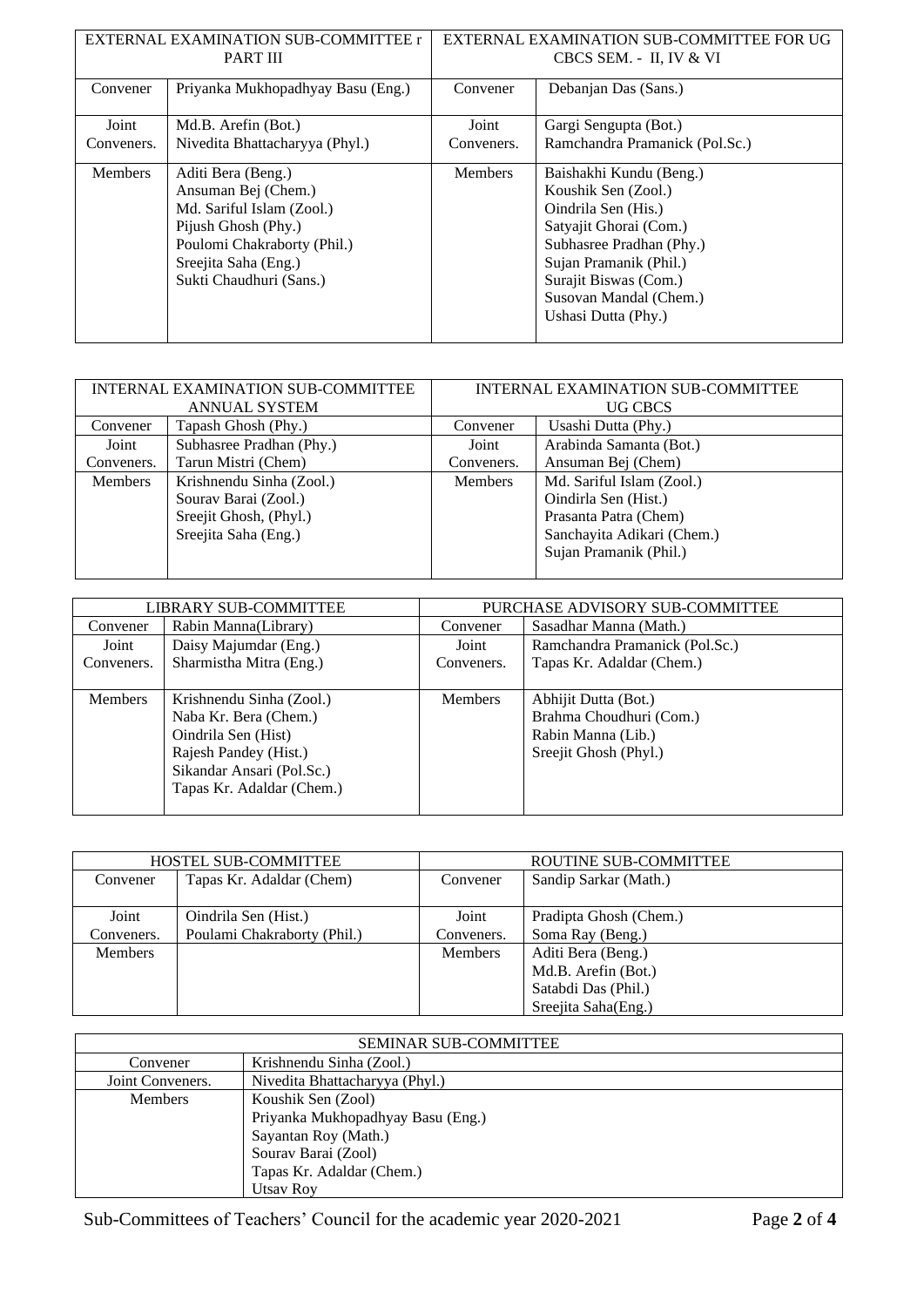|                | <b>TEACHERS' BENEFIT SUB-COMMITTEE</b> |                | <b>WEBSITE SUB-COMMITTEE</b>   |
|----------------|----------------------------------------|----------------|--------------------------------|
| Convener       | Prasanta Patra (Chem.)                 | Convener       | Sayantan Roy (Math.)           |
| Joint          | Rahul Kumar Datta (Zool.)              | Joint          | Debanjan Das (Sans.)           |
| Conveners.     | Sandip Sarkar (Math.)                  | Conveners.     | Dipankar Mondal (Beng.)        |
|                |                                        |                |                                |
| <b>Members</b> | Brahma Chaudhuri (Com.)                | <b>Members</b> | Nivedita Bhattacharyya (Phyl.) |
|                | Dilip Kr. Rout (Chem.)                 |                | Subhadeep Sau (Phy.)           |
|                | Ramchandra Pramanik (Pol.Sc.)          |                | Susen Gangopadhyay (Hist.)     |
|                | Sanjib Kumar Das (Zool.)               |                |                                |
|                | Satyajit Ghorai (Com0                  |                |                                |
|                | Sayantan Roy (Math.)                   |                |                                |
|                | Souvick Biswas (Sans.)                 |                |                                |
|                | Susovan Mandal (Chem.)                 |                |                                |
|                |                                        |                |                                |

| INCOME TAX SUB-COMMITTEE |                                                                                | <b>CULTURAL &amp; RECREATION SUB-COMMITTEE</b> |                                                                                                    |
|--------------------------|--------------------------------------------------------------------------------|------------------------------------------------|----------------------------------------------------------------------------------------------------|
| Convener                 | Pradip Kr. Panda (Com)                                                         | Convener                                       | Gargi Sengupta (Bot.)                                                                              |
| Joint                    | Brahma Chaudhuri (Com.)                                                        | Joint                                          | Baishakhi Kundu (Beng.)                                                                            |
| Conveners.               | Satyajit Ghorai (Com.)                                                         | Conveners.                                     | Priyanka Mukhopadhyay Basu (Eng.)                                                                  |
| <b>Members</b>           | Partha Pratim Mukherjee (Eco.)<br>Priya Tamang (Com.)<br>Surajit Biswas (Com.) | <b>Members</b>                                 | Oindrila Sen (Hist)<br>Sanjib Kumar Das (Zool.)<br>Sujan Pramanik (Phil.)<br>Susovan Mandal (Chem) |

| <b>GENDER SENSITIZATION CELL</b> |                                | <b>ALUMNI SUB-COMMITTEE</b> |                                   |
|----------------------------------|--------------------------------|-----------------------------|-----------------------------------|
| Convener                         | Nivedita Bhattacharyya (Phyl.) | Convener                    | Baishakhi Kundu (Beng.)           |
|                                  |                                |                             |                                   |
| Joint                            | Koushik Sen (Zool.)            | Joint                       | Dilip Kr. Rout (Chem)             |
| Conveners.                       | Susen Gangopadhyay (His.)      | Conveners.                  | Naba Kr. Bera (Chem.)             |
|                                  |                                |                             |                                   |
| <b>Members</b>                   | Priyanka Mukhopadhyay Basu     | <b>Members</b>              | Koushik Sen (Zool.)               |
|                                  | (Eng.)                         |                             | Oindrila Sen (Hist)               |
|                                  | Sanchayita Adikari (Chem)      |                             | Priyanka Mukhopadhyay Basu (Eng.) |
|                                  | Satabdi Das (Phil.)            |                             | Sourabh Mukhopadhyay (phy)        |
|                                  | Sreejit Ghosh (Phyl.)          |                             | Susen Gangopadhyay (Hist.)        |
|                                  | Sukti Chaudhuri (Sans.)        |                             |                                   |

|              | <b>NAAC</b> Subcommittee                                                                                                                                                                                                                                                             |                                       | <b>SC/ST COMPLAINT CELL</b>                                                                                                                                             |
|--------------|--------------------------------------------------------------------------------------------------------------------------------------------------------------------------------------------------------------------------------------------------------------------------------------|---------------------------------------|-------------------------------------------------------------------------------------------------------------------------------------------------------------------------|
| Convener     | Sandip Sarkar (Math.)                                                                                                                                                                                                                                                                | Convener                              | M.B. Arefin (Bot.)                                                                                                                                                      |
| Jt. Convener | Rahul Kumar Datta (Zool.)<br>Sharmistha Mitra (Eng.)<br>Abhoy De (Math.)<br>Arabinda Samanta (Bot.)<br>Daisy Majumdar (Eng.)<br>Rajesh Pandey (Hist.)<br>Sanjib Kumar Das (Zool.)<br>Souvick Biswas (Sans.)<br>Subhadeep Sau (Phy.)<br>Susovan Mandal (Chem)<br>Tarun Mistri (Chem.) | Joint<br>Conveners.<br><b>Members</b> | Ansuman Bej (Chem)<br>Ushasi Dutta (Phy.)<br>Aditi Bera (Beng.)<br>Rajesh Pandey (Hist.)<br>Sikandar Ansari (Pol.Sc.)<br>Swati Chakraborty (Beng)<br>Tapas Ghosh (Phy.) |
|              |                                                                                                                                                                                                                                                                                      |                                       |                                                                                                                                                                         |